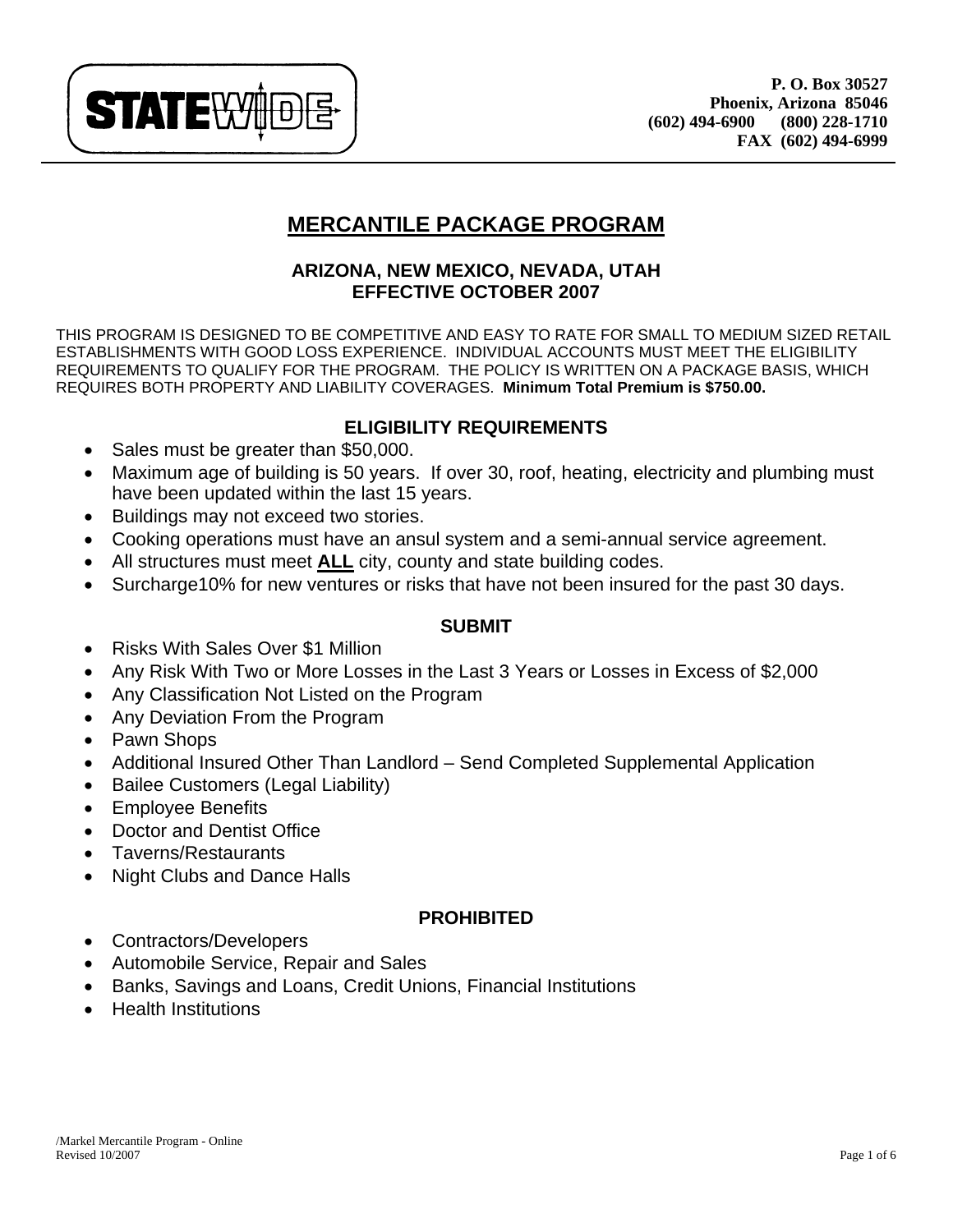# **COVERAGES**

## **PROPERTY LIABILITY**

Special Form (No Theft) **\$2 Million Aggregate** Special Form (With Theft) **(**Central Station Alarm Required Minimum Deductible \$1000)<br>Property Enhancement Replacement Cost – Submit **Minimum Premium \$400**  Deductible \$500 **(B.I./P.D./LAE)**  (Submit for Lower Deductible) **Glass** (No Etched, Burglar Alarm Foil, Stained or Mirrored)

Basic Form **Maximum Limits Maximum Limits** Broad Form  $$1$  Million Occurrence \$1 Million Products & Operations \$1 Million Personal & Advertising \$50,000 Fire Legal \$5,000 Medical Payments Co-insurance – 90% **Minimum Deductible \$500** 

### **PROPERTY RATING** Composite Rating – Per \$100 of Value (Min. Rate .55) Building, Contents, Loss of Income, Extra Expense Use the Same Composite Rate 90% Co-Insurance **MINIMUM PREMIUM PER LOCATION - \$300.00 Adjustment Factors** Fire Protection (NBC)<br>1 to 5 and Rate<br>1 to 5 and Rate<br>1 to 5 and Rate 1 to 5 Use Table Rate \$1,000 7%

| .       | 000101010                 | <b>vivvo</b>         | , , , |  |
|---------|---------------------------|----------------------|-------|--|
| 6 and 7 | 10% Increase              | \$1,500              | 9%    |  |
| 8 to 10 | 25% Increase (\$1,000     | \$2,500              | 15%   |  |
|         | Minimum Deductible)       |                      |       |  |
|         |                           | <b>Cause of Loss</b> |       |  |
|         | Basic Form                | Use Composite Rate   |       |  |
|         | Broad Form                | $+.02$               |       |  |
|         | Special Form (No Theft)   | $+.03$               |       |  |
|         | Special Form (With Theft) | + .05 Alarm Required |       |  |
|         |                           |                      |       |  |
|         |                           |                      |       |  |

# **OPTIONAL COVERAGES**

**Glass Outside Signs Property Enhancement** Minimum Premium - \$50.00 Minimum Premium - \$100.00 Flat Rate - \$200.00 Rate Per Squaare Foot - .50 Maximum Sign Value - \$5,000.00 Deductible - \$250.00 Deductible - \$100.00 Rate Per \$100 - \$3.00

Deductible - \$250.00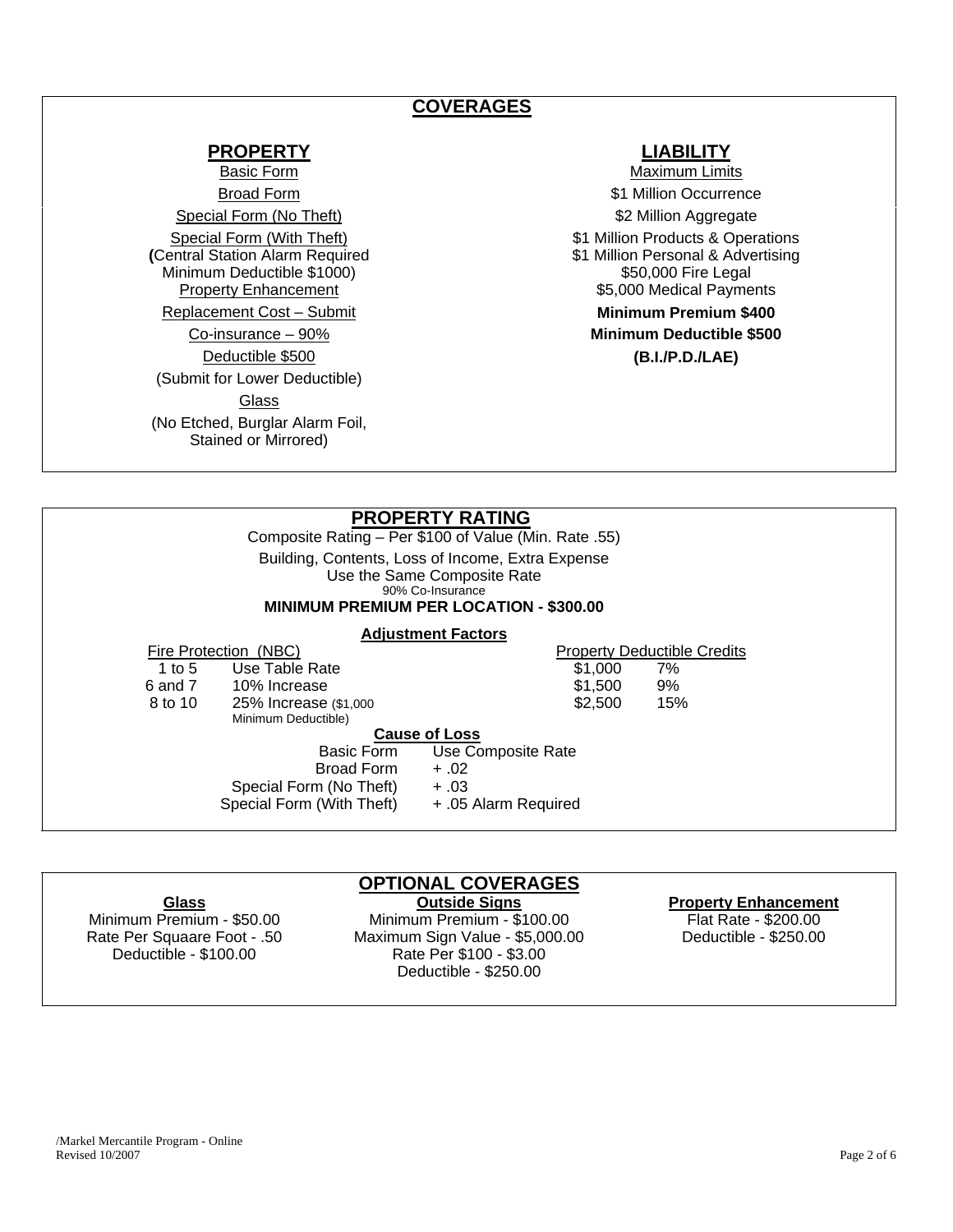# **Mechanical / Systems Breakdown**

### **Coverages**

**Power Surge – Mechanical Breakdown – Short Circuits – Motor Burnout – Boiler Cracking or Explosion – Electrical Arcing – Operator Error – Foreign Objects – Lubrication Failure – Improper Start-Up – Vibration – Overload Conditions. Premiums & Flat Rates** Premium is based on total of Bldg, BPP, Loss of Income and Extra Expense. **Premium** \$ 0 - \$ 50,000 \$ 25.00 \$ 50,001 - \$100,000 \$ 30.00 \$100,001 - \$150,000 \$ 55.00 \$150,001 - \$200,000 \$65.00 \$200,001 - \$300,000 \$130.00

## **Electronic Data Processing (EDP)**

| <u>Limits</u> | Premium |
|---------------|---------|
| \$1,000       | \$15.00 |
| \$2.500       | \$35.00 |
| \$5,000       | \$65.00 |

| <b>Crime</b><br><b>Coverages</b><br>Inside/Outside Robbery (Excluding Messengers) – Safe Burglary – Premises Burglary (Must Have Alarm System)<br>Deductible - \$250.00 |          |  |  |
|-------------------------------------------------------------------------------------------------------------------------------------------------------------------------|----------|--|--|
| Limits                                                                                                                                                                  | Premium  |  |  |
| \$1,000                                                                                                                                                                 | \$75.00  |  |  |
| \$1.500                                                                                                                                                                 | \$100.00 |  |  |

| <b>Property Plus Enhancement</b> |              |
|----------------------------------|--------------|
| Deductible - \$250.00            |              |
| Coverage                         | <b>Limit</b> |
| <b>Accounts Receivable</b>       | \$5,000      |
| Crime                            | \$2,500      |
| Sign                             | \$5,000      |
| Food Spoilage                    | \$7,500      |
| <b>EDP</b>                       | \$5,000      |
| Valuable Papers                  | \$7,500      |
| <b>PREMIUM - \$200.00</b>        |              |

| <b>LIABILITY RATING</b><br>LIMITS START AT \$300,000 Per Occurrence, \$300,000 Aggregate<br><b>Use Composite Rates</b> |        |                                              |  |
|------------------------------------------------------------------------------------------------------------------------|--------|----------------------------------------------|--|
| <b>Increased Limits</b>                                                                                                |        | <b>Optional Coverages</b>                    |  |
| \$500,000                                                                                                              | $+25%$ | Additional Insured, Landlord Only - \$50.00  |  |
| \$1,000,000                                                                                                            | $+45%$ | <b>Fully Earned (Submit All Others)</b>      |  |
| Double Aggregate                                                                                                       | $+5%$  | Pools (Fenced and Posted Rules) - \$500 Each |  |
|                                                                                                                        |        | Spas (Fenced and Posted Rules) - \$300 Each  |  |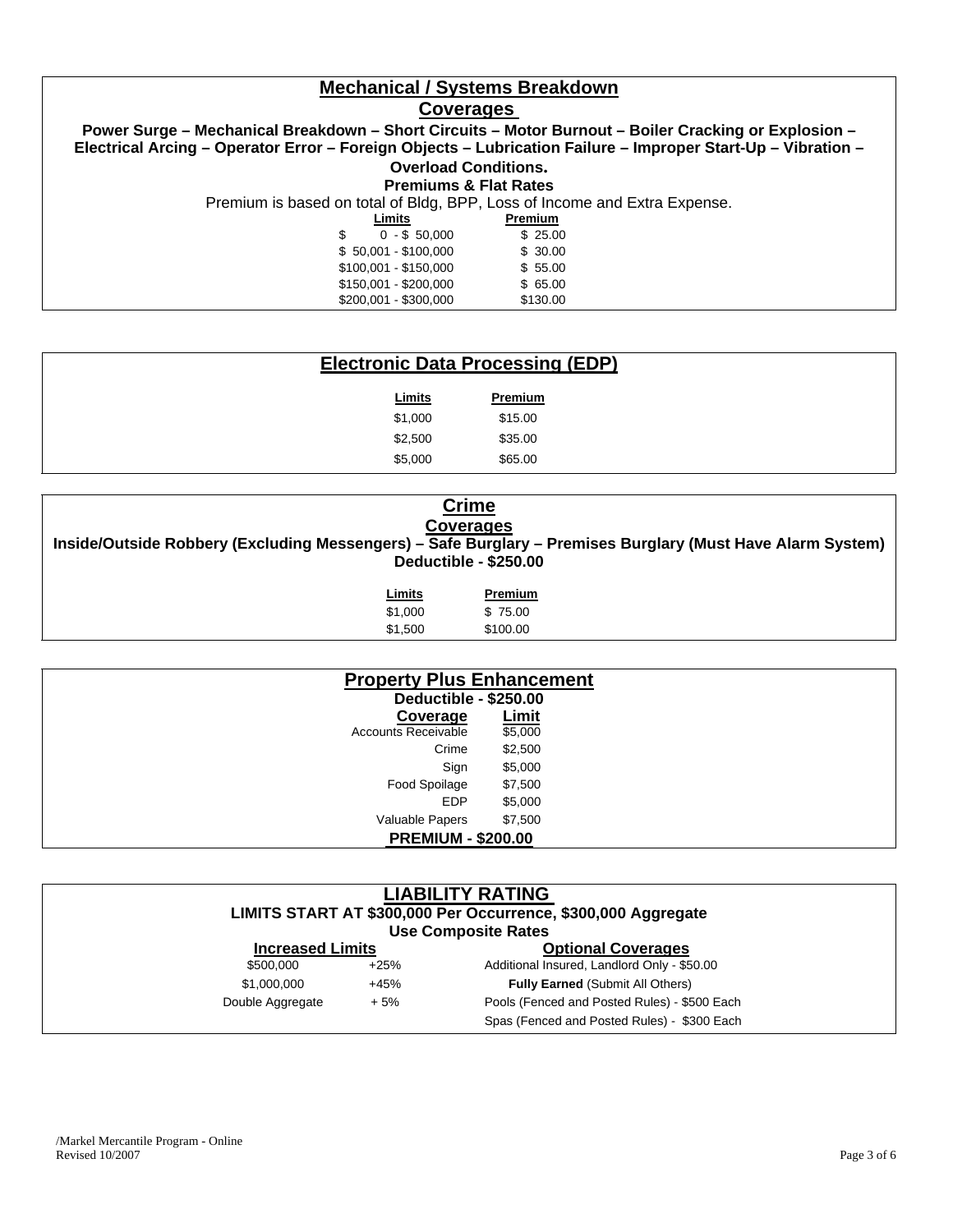# **STATEWIDE MERCANTILE PACKAGE PROGRAM**

| <b>Class Code</b><br><b>Classification</b><br>Rate<br><b>Frame</b><br><b>All Other</b><br>Premium<br>Basis**<br>\$.055<br>$\frac{1}{22.00}$<br>10204<br>Adult Bookstores - Excl. Products/Comp.Ops.<br>\$0.60<br>Gross Sales<br>67512<br>\$.055<br>Aerobic/Dance Studios<br>\$0.60<br>\$14.85<br><b>Gross Sales</b><br>10026<br>\$0.60<br>\$.055<br>\$2.65<br><b>Antique Stores</b><br><b>Gross Sales</b><br>Apartments - Max.24 Units, Smoke Alarms++<br>60010<br>\$0.65<br>\$0.60<br>\$58.00<br>Per Unit<br>10113&<br>Barber/Beauty Shops - Professional Included<br>\$0.60<br>\$.055<br>\$50.00<br>Per Operator<br>10115<br>\$5.00<br>\$0.65<br>\$0.60<br>10100<br><b>Bakeries</b><br><b>Gross Sales</b><br>\$0.60<br>\$.055<br>\$65.00<br>Per Unit<br>45190<br>Bed 'n Breakfasts<br>10204<br>Bookstores - Submit If Any Internet Activity or<br>\$0.60<br>\$.055<br>\$1.25<br><b>Gross Sales</b><br>Sales<br>Car Wash - Self Service<br>\$62.75<br>10368<br>\$0.60<br>\$.055<br>Per Bay<br>Churches, Temples and Other Places of<br>\$.055<br>\$52.50<br>Square Footage<br>41650<br>\$0.60<br>Worship++<br>Clothing Stores - No Children's Clothing<br><b>Gross Sales</b><br>11127<br>\$0.60<br>\$.055<br>\$2.00<br>41669<br>Clubs - Other than Night Clubs/DanceHalls++<br>\$0.60<br>\$.055<br>\$250.00<br><b>Square Footage</b><br>11222<br>\$.065<br>\$.060<br>\$1.25<br><b>Gross Sales</b><br><b>Copying Service</b><br>Convenience Markets - Max. 4 Gas Pumps,<br>18435<br>\$0.60<br>\$.055<br>3.15<br><b>Gross Sales</b><br>No LPG++<br>Day Care - Incl. Sexual and Physical Abuse<br>41715<br>\$0.60<br>\$16.50<br>Per Child<br>\$.055<br>\$.055<br>\$1.75<br>18437<br>\$0.60<br><b>Gross Sales</b><br>Dry Goods<br>Exercise/Health Clubs++<br>44311<br>\$0.60<br>\$.055<br>\$22.50<br><b>Gross Sales</b><br>Furniture Stores - No Infant or Children's++<br>\$3.50<br>13351<br>\$0.60<br>\$.055<br><b>Gross Sales</b><br>\$3.50<br>\$0.60<br>\$.055<br>13506<br><b>Gift Shops</b><br>Gross Sales<br>Grocery Stores - Up to Max.3,000 Sq. Ft.<br>13673<br>$\sqrt{$0.60}$<br>\$.055<br>\$2.85<br><b>Gross Sales</b><br>13716<br>Hardware Stores - Without Repair++<br>\$.055<br>\$3.75<br>\$0.60<br>Gross Sales<br>\$.055<br>\$7.50<br>13716<br>Hardware Stores - With Repair++<br>\$0.60<br><b>Gross Sales</b><br>$\frac{1}{100}$<br>\$2.50<br>14101<br><b>Hobby Shops</b><br>\$0.60<br><b>Gross Sales</b><br>Ice Cream/Water Shops<br>$\overline{$}0.60$<br>\$.055<br>\$3.00<br>14401<br><b>Gross Sales</b><br>14731<br>\$0.60<br>\$.055<br>\$10.00<br>Laundries - Self Service<br>Per Machine<br>45192<br>Motels - Maximum 24 Units - Smoke Alarms<br>\$0.75<br>\$0.70<br>\$11.50<br><b>Gross Sales</b><br>3.055<br>\$115.00<br>61226<br>Office - Excluding Professional Liability<br>\$0.60<br>Square Footage<br>16403<br>\$0.60<br>\$.055<br>\$2.75<br>Pet Stores - Excluding Professional Liability<br><b>Gross Sales</b><br>\$.055<br>\$2.15<br>16676<br>Record/Tape/CD Stores<br>\$0.60<br><b>Gross Sales</b><br>61212<br>\$.055<br>Strip Mall - Landlord<br>\$0.60<br>\$60.00<br>Square Footage<br>48808<br>Tanning Salons - All Merchandise Sales Incl.<br>\$0.60<br>\$.055<br>\$165.00<br>Per Bed<br>\$.055<br>18570<br>\$0.60<br>\$300.00<br>Tattoo Parlors - Premises Coverage Only++<br>Square Footage<br>Vacant Buildings - 50% Minimum Earned++<br>68606<br>\$0.60<br>\$.055<br>\$20.00<br>Square Footage<br>18911<br>\$0.60<br>\$.055<br>\$2.65<br><b>Variety Stores</b><br><b>Gross Sales</b><br><b>Video Rental Stores</b><br>\$.055<br>\$2.15<br>18920<br>\$0.60<br><b>Gross Sales</b><br>\$.055<br>\$3.15<br>14401<br><b>Water/Ice Cream Stores</b><br>\$0.60<br><b>Gross Sales</b> |  |  | <b>PROPERTY</b> |  | <b>LIABILITY</b> |  |
|--------------------------------------------------------------------------------------------------------------------------------------------------------------------------------------------------------------------------------------------------------------------------------------------------------------------------------------------------------------------------------------------------------------------------------------------------------------------------------------------------------------------------------------------------------------------------------------------------------------------------------------------------------------------------------------------------------------------------------------------------------------------------------------------------------------------------------------------------------------------------------------------------------------------------------------------------------------------------------------------------------------------------------------------------------------------------------------------------------------------------------------------------------------------------------------------------------------------------------------------------------------------------------------------------------------------------------------------------------------------------------------------------------------------------------------------------------------------------------------------------------------------------------------------------------------------------------------------------------------------------------------------------------------------------------------------------------------------------------------------------------------------------------------------------------------------------------------------------------------------------------------------------------------------------------------------------------------------------------------------------------------------------------------------------------------------------------------------------------------------------------------------------------------------------------------------------------------------------------------------------------------------------------------------------------------------------------------------------------------------------------------------------------------------------------------------------------------------------------------------------------------------------------------------------------------------------------------------------------------------------------------------------------------------------------------------------------------------------------------------------------------------------------------------------------------------------------------------------------------------------------------------------------------------------------------------------------------------------------------------------------------------------------------------------------------------------------------------------------------------------------------------------------------------------------------------------------------------------------------------------------------------------------------------------------------------------------------------------------------------------------------------------------------------------------------------------------------------------------------------------------------------------------------------------------------------------------------------------------------------------------------------------------------------------------------------------------------------|--|--|-----------------|--|------------------|--|
|                                                                                                                                                                                                                                                                                                                                                                                                                                                                                                                                                                                                                                                                                                                                                                                                                                                                                                                                                                                                                                                                                                                                                                                                                                                                                                                                                                                                                                                                                                                                                                                                                                                                                                                                                                                                                                                                                                                                                                                                                                                                                                                                                                                                                                                                                                                                                                                                                                                                                                                                                                                                                                                                                                                                                                                                                                                                                                                                                                                                                                                                                                                                                                                                                                                                                                                                                                                                                                                                                                                                                                                                                                                                                                                    |  |  |                 |  |                  |  |
|                                                                                                                                                                                                                                                                                                                                                                                                                                                                                                                                                                                                                                                                                                                                                                                                                                                                                                                                                                                                                                                                                                                                                                                                                                                                                                                                                                                                                                                                                                                                                                                                                                                                                                                                                                                                                                                                                                                                                                                                                                                                                                                                                                                                                                                                                                                                                                                                                                                                                                                                                                                                                                                                                                                                                                                                                                                                                                                                                                                                                                                                                                                                                                                                                                                                                                                                                                                                                                                                                                                                                                                                                                                                                                                    |  |  |                 |  |                  |  |
|                                                                                                                                                                                                                                                                                                                                                                                                                                                                                                                                                                                                                                                                                                                                                                                                                                                                                                                                                                                                                                                                                                                                                                                                                                                                                                                                                                                                                                                                                                                                                                                                                                                                                                                                                                                                                                                                                                                                                                                                                                                                                                                                                                                                                                                                                                                                                                                                                                                                                                                                                                                                                                                                                                                                                                                                                                                                                                                                                                                                                                                                                                                                                                                                                                                                                                                                                                                                                                                                                                                                                                                                                                                                                                                    |  |  |                 |  |                  |  |
|                                                                                                                                                                                                                                                                                                                                                                                                                                                                                                                                                                                                                                                                                                                                                                                                                                                                                                                                                                                                                                                                                                                                                                                                                                                                                                                                                                                                                                                                                                                                                                                                                                                                                                                                                                                                                                                                                                                                                                                                                                                                                                                                                                                                                                                                                                                                                                                                                                                                                                                                                                                                                                                                                                                                                                                                                                                                                                                                                                                                                                                                                                                                                                                                                                                                                                                                                                                                                                                                                                                                                                                                                                                                                                                    |  |  |                 |  |                  |  |
|                                                                                                                                                                                                                                                                                                                                                                                                                                                                                                                                                                                                                                                                                                                                                                                                                                                                                                                                                                                                                                                                                                                                                                                                                                                                                                                                                                                                                                                                                                                                                                                                                                                                                                                                                                                                                                                                                                                                                                                                                                                                                                                                                                                                                                                                                                                                                                                                                                                                                                                                                                                                                                                                                                                                                                                                                                                                                                                                                                                                                                                                                                                                                                                                                                                                                                                                                                                                                                                                                                                                                                                                                                                                                                                    |  |  |                 |  |                  |  |
|                                                                                                                                                                                                                                                                                                                                                                                                                                                                                                                                                                                                                                                                                                                                                                                                                                                                                                                                                                                                                                                                                                                                                                                                                                                                                                                                                                                                                                                                                                                                                                                                                                                                                                                                                                                                                                                                                                                                                                                                                                                                                                                                                                                                                                                                                                                                                                                                                                                                                                                                                                                                                                                                                                                                                                                                                                                                                                                                                                                                                                                                                                                                                                                                                                                                                                                                                                                                                                                                                                                                                                                                                                                                                                                    |  |  |                 |  |                  |  |
|                                                                                                                                                                                                                                                                                                                                                                                                                                                                                                                                                                                                                                                                                                                                                                                                                                                                                                                                                                                                                                                                                                                                                                                                                                                                                                                                                                                                                                                                                                                                                                                                                                                                                                                                                                                                                                                                                                                                                                                                                                                                                                                                                                                                                                                                                                                                                                                                                                                                                                                                                                                                                                                                                                                                                                                                                                                                                                                                                                                                                                                                                                                                                                                                                                                                                                                                                                                                                                                                                                                                                                                                                                                                                                                    |  |  |                 |  |                  |  |
|                                                                                                                                                                                                                                                                                                                                                                                                                                                                                                                                                                                                                                                                                                                                                                                                                                                                                                                                                                                                                                                                                                                                                                                                                                                                                                                                                                                                                                                                                                                                                                                                                                                                                                                                                                                                                                                                                                                                                                                                                                                                                                                                                                                                                                                                                                                                                                                                                                                                                                                                                                                                                                                                                                                                                                                                                                                                                                                                                                                                                                                                                                                                                                                                                                                                                                                                                                                                                                                                                                                                                                                                                                                                                                                    |  |  |                 |  |                  |  |
|                                                                                                                                                                                                                                                                                                                                                                                                                                                                                                                                                                                                                                                                                                                                                                                                                                                                                                                                                                                                                                                                                                                                                                                                                                                                                                                                                                                                                                                                                                                                                                                                                                                                                                                                                                                                                                                                                                                                                                                                                                                                                                                                                                                                                                                                                                                                                                                                                                                                                                                                                                                                                                                                                                                                                                                                                                                                                                                                                                                                                                                                                                                                                                                                                                                                                                                                                                                                                                                                                                                                                                                                                                                                                                                    |  |  |                 |  |                  |  |
|                                                                                                                                                                                                                                                                                                                                                                                                                                                                                                                                                                                                                                                                                                                                                                                                                                                                                                                                                                                                                                                                                                                                                                                                                                                                                                                                                                                                                                                                                                                                                                                                                                                                                                                                                                                                                                                                                                                                                                                                                                                                                                                                                                                                                                                                                                                                                                                                                                                                                                                                                                                                                                                                                                                                                                                                                                                                                                                                                                                                                                                                                                                                                                                                                                                                                                                                                                                                                                                                                                                                                                                                                                                                                                                    |  |  |                 |  |                  |  |
|                                                                                                                                                                                                                                                                                                                                                                                                                                                                                                                                                                                                                                                                                                                                                                                                                                                                                                                                                                                                                                                                                                                                                                                                                                                                                                                                                                                                                                                                                                                                                                                                                                                                                                                                                                                                                                                                                                                                                                                                                                                                                                                                                                                                                                                                                                                                                                                                                                                                                                                                                                                                                                                                                                                                                                                                                                                                                                                                                                                                                                                                                                                                                                                                                                                                                                                                                                                                                                                                                                                                                                                                                                                                                                                    |  |  |                 |  |                  |  |
|                                                                                                                                                                                                                                                                                                                                                                                                                                                                                                                                                                                                                                                                                                                                                                                                                                                                                                                                                                                                                                                                                                                                                                                                                                                                                                                                                                                                                                                                                                                                                                                                                                                                                                                                                                                                                                                                                                                                                                                                                                                                                                                                                                                                                                                                                                                                                                                                                                                                                                                                                                                                                                                                                                                                                                                                                                                                                                                                                                                                                                                                                                                                                                                                                                                                                                                                                                                                                                                                                                                                                                                                                                                                                                                    |  |  |                 |  |                  |  |
|                                                                                                                                                                                                                                                                                                                                                                                                                                                                                                                                                                                                                                                                                                                                                                                                                                                                                                                                                                                                                                                                                                                                                                                                                                                                                                                                                                                                                                                                                                                                                                                                                                                                                                                                                                                                                                                                                                                                                                                                                                                                                                                                                                                                                                                                                                                                                                                                                                                                                                                                                                                                                                                                                                                                                                                                                                                                                                                                                                                                                                                                                                                                                                                                                                                                                                                                                                                                                                                                                                                                                                                                                                                                                                                    |  |  |                 |  |                  |  |
|                                                                                                                                                                                                                                                                                                                                                                                                                                                                                                                                                                                                                                                                                                                                                                                                                                                                                                                                                                                                                                                                                                                                                                                                                                                                                                                                                                                                                                                                                                                                                                                                                                                                                                                                                                                                                                                                                                                                                                                                                                                                                                                                                                                                                                                                                                                                                                                                                                                                                                                                                                                                                                                                                                                                                                                                                                                                                                                                                                                                                                                                                                                                                                                                                                                                                                                                                                                                                                                                                                                                                                                                                                                                                                                    |  |  |                 |  |                  |  |
|                                                                                                                                                                                                                                                                                                                                                                                                                                                                                                                                                                                                                                                                                                                                                                                                                                                                                                                                                                                                                                                                                                                                                                                                                                                                                                                                                                                                                                                                                                                                                                                                                                                                                                                                                                                                                                                                                                                                                                                                                                                                                                                                                                                                                                                                                                                                                                                                                                                                                                                                                                                                                                                                                                                                                                                                                                                                                                                                                                                                                                                                                                                                                                                                                                                                                                                                                                                                                                                                                                                                                                                                                                                                                                                    |  |  |                 |  |                  |  |
|                                                                                                                                                                                                                                                                                                                                                                                                                                                                                                                                                                                                                                                                                                                                                                                                                                                                                                                                                                                                                                                                                                                                                                                                                                                                                                                                                                                                                                                                                                                                                                                                                                                                                                                                                                                                                                                                                                                                                                                                                                                                                                                                                                                                                                                                                                                                                                                                                                                                                                                                                                                                                                                                                                                                                                                                                                                                                                                                                                                                                                                                                                                                                                                                                                                                                                                                                                                                                                                                                                                                                                                                                                                                                                                    |  |  |                 |  |                  |  |
|                                                                                                                                                                                                                                                                                                                                                                                                                                                                                                                                                                                                                                                                                                                                                                                                                                                                                                                                                                                                                                                                                                                                                                                                                                                                                                                                                                                                                                                                                                                                                                                                                                                                                                                                                                                                                                                                                                                                                                                                                                                                                                                                                                                                                                                                                                                                                                                                                                                                                                                                                                                                                                                                                                                                                                                                                                                                                                                                                                                                                                                                                                                                                                                                                                                                                                                                                                                                                                                                                                                                                                                                                                                                                                                    |  |  |                 |  |                  |  |
|                                                                                                                                                                                                                                                                                                                                                                                                                                                                                                                                                                                                                                                                                                                                                                                                                                                                                                                                                                                                                                                                                                                                                                                                                                                                                                                                                                                                                                                                                                                                                                                                                                                                                                                                                                                                                                                                                                                                                                                                                                                                                                                                                                                                                                                                                                                                                                                                                                                                                                                                                                                                                                                                                                                                                                                                                                                                                                                                                                                                                                                                                                                                                                                                                                                                                                                                                                                                                                                                                                                                                                                                                                                                                                                    |  |  |                 |  |                  |  |
|                                                                                                                                                                                                                                                                                                                                                                                                                                                                                                                                                                                                                                                                                                                                                                                                                                                                                                                                                                                                                                                                                                                                                                                                                                                                                                                                                                                                                                                                                                                                                                                                                                                                                                                                                                                                                                                                                                                                                                                                                                                                                                                                                                                                                                                                                                                                                                                                                                                                                                                                                                                                                                                                                                                                                                                                                                                                                                                                                                                                                                                                                                                                                                                                                                                                                                                                                                                                                                                                                                                                                                                                                                                                                                                    |  |  |                 |  |                  |  |
|                                                                                                                                                                                                                                                                                                                                                                                                                                                                                                                                                                                                                                                                                                                                                                                                                                                                                                                                                                                                                                                                                                                                                                                                                                                                                                                                                                                                                                                                                                                                                                                                                                                                                                                                                                                                                                                                                                                                                                                                                                                                                                                                                                                                                                                                                                                                                                                                                                                                                                                                                                                                                                                                                                                                                                                                                                                                                                                                                                                                                                                                                                                                                                                                                                                                                                                                                                                                                                                                                                                                                                                                                                                                                                                    |  |  |                 |  |                  |  |
|                                                                                                                                                                                                                                                                                                                                                                                                                                                                                                                                                                                                                                                                                                                                                                                                                                                                                                                                                                                                                                                                                                                                                                                                                                                                                                                                                                                                                                                                                                                                                                                                                                                                                                                                                                                                                                                                                                                                                                                                                                                                                                                                                                                                                                                                                                                                                                                                                                                                                                                                                                                                                                                                                                                                                                                                                                                                                                                                                                                                                                                                                                                                                                                                                                                                                                                                                                                                                                                                                                                                                                                                                                                                                                                    |  |  |                 |  |                  |  |
|                                                                                                                                                                                                                                                                                                                                                                                                                                                                                                                                                                                                                                                                                                                                                                                                                                                                                                                                                                                                                                                                                                                                                                                                                                                                                                                                                                                                                                                                                                                                                                                                                                                                                                                                                                                                                                                                                                                                                                                                                                                                                                                                                                                                                                                                                                                                                                                                                                                                                                                                                                                                                                                                                                                                                                                                                                                                                                                                                                                                                                                                                                                                                                                                                                                                                                                                                                                                                                                                                                                                                                                                                                                                                                                    |  |  |                 |  |                  |  |
|                                                                                                                                                                                                                                                                                                                                                                                                                                                                                                                                                                                                                                                                                                                                                                                                                                                                                                                                                                                                                                                                                                                                                                                                                                                                                                                                                                                                                                                                                                                                                                                                                                                                                                                                                                                                                                                                                                                                                                                                                                                                                                                                                                                                                                                                                                                                                                                                                                                                                                                                                                                                                                                                                                                                                                                                                                                                                                                                                                                                                                                                                                                                                                                                                                                                                                                                                                                                                                                                                                                                                                                                                                                                                                                    |  |  |                 |  |                  |  |
|                                                                                                                                                                                                                                                                                                                                                                                                                                                                                                                                                                                                                                                                                                                                                                                                                                                                                                                                                                                                                                                                                                                                                                                                                                                                                                                                                                                                                                                                                                                                                                                                                                                                                                                                                                                                                                                                                                                                                                                                                                                                                                                                                                                                                                                                                                                                                                                                                                                                                                                                                                                                                                                                                                                                                                                                                                                                                                                                                                                                                                                                                                                                                                                                                                                                                                                                                                                                                                                                                                                                                                                                                                                                                                                    |  |  |                 |  |                  |  |
|                                                                                                                                                                                                                                                                                                                                                                                                                                                                                                                                                                                                                                                                                                                                                                                                                                                                                                                                                                                                                                                                                                                                                                                                                                                                                                                                                                                                                                                                                                                                                                                                                                                                                                                                                                                                                                                                                                                                                                                                                                                                                                                                                                                                                                                                                                                                                                                                                                                                                                                                                                                                                                                                                                                                                                                                                                                                                                                                                                                                                                                                                                                                                                                                                                                                                                                                                                                                                                                                                                                                                                                                                                                                                                                    |  |  |                 |  |                  |  |
|                                                                                                                                                                                                                                                                                                                                                                                                                                                                                                                                                                                                                                                                                                                                                                                                                                                                                                                                                                                                                                                                                                                                                                                                                                                                                                                                                                                                                                                                                                                                                                                                                                                                                                                                                                                                                                                                                                                                                                                                                                                                                                                                                                                                                                                                                                                                                                                                                                                                                                                                                                                                                                                                                                                                                                                                                                                                                                                                                                                                                                                                                                                                                                                                                                                                                                                                                                                                                                                                                                                                                                                                                                                                                                                    |  |  |                 |  |                  |  |
|                                                                                                                                                                                                                                                                                                                                                                                                                                                                                                                                                                                                                                                                                                                                                                                                                                                                                                                                                                                                                                                                                                                                                                                                                                                                                                                                                                                                                                                                                                                                                                                                                                                                                                                                                                                                                                                                                                                                                                                                                                                                                                                                                                                                                                                                                                                                                                                                                                                                                                                                                                                                                                                                                                                                                                                                                                                                                                                                                                                                                                                                                                                                                                                                                                                                                                                                                                                                                                                                                                                                                                                                                                                                                                                    |  |  |                 |  |                  |  |
|                                                                                                                                                                                                                                                                                                                                                                                                                                                                                                                                                                                                                                                                                                                                                                                                                                                                                                                                                                                                                                                                                                                                                                                                                                                                                                                                                                                                                                                                                                                                                                                                                                                                                                                                                                                                                                                                                                                                                                                                                                                                                                                                                                                                                                                                                                                                                                                                                                                                                                                                                                                                                                                                                                                                                                                                                                                                                                                                                                                                                                                                                                                                                                                                                                                                                                                                                                                                                                                                                                                                                                                                                                                                                                                    |  |  |                 |  |                  |  |
|                                                                                                                                                                                                                                                                                                                                                                                                                                                                                                                                                                                                                                                                                                                                                                                                                                                                                                                                                                                                                                                                                                                                                                                                                                                                                                                                                                                                                                                                                                                                                                                                                                                                                                                                                                                                                                                                                                                                                                                                                                                                                                                                                                                                                                                                                                                                                                                                                                                                                                                                                                                                                                                                                                                                                                                                                                                                                                                                                                                                                                                                                                                                                                                                                                                                                                                                                                                                                                                                                                                                                                                                                                                                                                                    |  |  |                 |  |                  |  |
|                                                                                                                                                                                                                                                                                                                                                                                                                                                                                                                                                                                                                                                                                                                                                                                                                                                                                                                                                                                                                                                                                                                                                                                                                                                                                                                                                                                                                                                                                                                                                                                                                                                                                                                                                                                                                                                                                                                                                                                                                                                                                                                                                                                                                                                                                                                                                                                                                                                                                                                                                                                                                                                                                                                                                                                                                                                                                                                                                                                                                                                                                                                                                                                                                                                                                                                                                                                                                                                                                                                                                                                                                                                                                                                    |  |  |                 |  |                  |  |
|                                                                                                                                                                                                                                                                                                                                                                                                                                                                                                                                                                                                                                                                                                                                                                                                                                                                                                                                                                                                                                                                                                                                                                                                                                                                                                                                                                                                                                                                                                                                                                                                                                                                                                                                                                                                                                                                                                                                                                                                                                                                                                                                                                                                                                                                                                                                                                                                                                                                                                                                                                                                                                                                                                                                                                                                                                                                                                                                                                                                                                                                                                                                                                                                                                                                                                                                                                                                                                                                                                                                                                                                                                                                                                                    |  |  |                 |  |                  |  |
|                                                                                                                                                                                                                                                                                                                                                                                                                                                                                                                                                                                                                                                                                                                                                                                                                                                                                                                                                                                                                                                                                                                                                                                                                                                                                                                                                                                                                                                                                                                                                                                                                                                                                                                                                                                                                                                                                                                                                                                                                                                                                                                                                                                                                                                                                                                                                                                                                                                                                                                                                                                                                                                                                                                                                                                                                                                                                                                                                                                                                                                                                                                                                                                                                                                                                                                                                                                                                                                                                                                                                                                                                                                                                                                    |  |  |                 |  |                  |  |
|                                                                                                                                                                                                                                                                                                                                                                                                                                                                                                                                                                                                                                                                                                                                                                                                                                                                                                                                                                                                                                                                                                                                                                                                                                                                                                                                                                                                                                                                                                                                                                                                                                                                                                                                                                                                                                                                                                                                                                                                                                                                                                                                                                                                                                                                                                                                                                                                                                                                                                                                                                                                                                                                                                                                                                                                                                                                                                                                                                                                                                                                                                                                                                                                                                                                                                                                                                                                                                                                                                                                                                                                                                                                                                                    |  |  |                 |  |                  |  |
|                                                                                                                                                                                                                                                                                                                                                                                                                                                                                                                                                                                                                                                                                                                                                                                                                                                                                                                                                                                                                                                                                                                                                                                                                                                                                                                                                                                                                                                                                                                                                                                                                                                                                                                                                                                                                                                                                                                                                                                                                                                                                                                                                                                                                                                                                                                                                                                                                                                                                                                                                                                                                                                                                                                                                                                                                                                                                                                                                                                                                                                                                                                                                                                                                                                                                                                                                                                                                                                                                                                                                                                                                                                                                                                    |  |  |                 |  |                  |  |
|                                                                                                                                                                                                                                                                                                                                                                                                                                                                                                                                                                                                                                                                                                                                                                                                                                                                                                                                                                                                                                                                                                                                                                                                                                                                                                                                                                                                                                                                                                                                                                                                                                                                                                                                                                                                                                                                                                                                                                                                                                                                                                                                                                                                                                                                                                                                                                                                                                                                                                                                                                                                                                                                                                                                                                                                                                                                                                                                                                                                                                                                                                                                                                                                                                                                                                                                                                                                                                                                                                                                                                                                                                                                                                                    |  |  |                 |  |                  |  |
|                                                                                                                                                                                                                                                                                                                                                                                                                                                                                                                                                                                                                                                                                                                                                                                                                                                                                                                                                                                                                                                                                                                                                                                                                                                                                                                                                                                                                                                                                                                                                                                                                                                                                                                                                                                                                                                                                                                                                                                                                                                                                                                                                                                                                                                                                                                                                                                                                                                                                                                                                                                                                                                                                                                                                                                                                                                                                                                                                                                                                                                                                                                                                                                                                                                                                                                                                                                                                                                                                                                                                                                                                                                                                                                    |  |  |                 |  |                  |  |
|                                                                                                                                                                                                                                                                                                                                                                                                                                                                                                                                                                                                                                                                                                                                                                                                                                                                                                                                                                                                                                                                                                                                                                                                                                                                                                                                                                                                                                                                                                                                                                                                                                                                                                                                                                                                                                                                                                                                                                                                                                                                                                                                                                                                                                                                                                                                                                                                                                                                                                                                                                                                                                                                                                                                                                                                                                                                                                                                                                                                                                                                                                                                                                                                                                                                                                                                                                                                                                                                                                                                                                                                                                                                                                                    |  |  |                 |  |                  |  |

**\*\*PER \$1,000 OF GROSS REVENUE ++REFER TO CLASSIFICATIONS PAGE FOR DETAILS**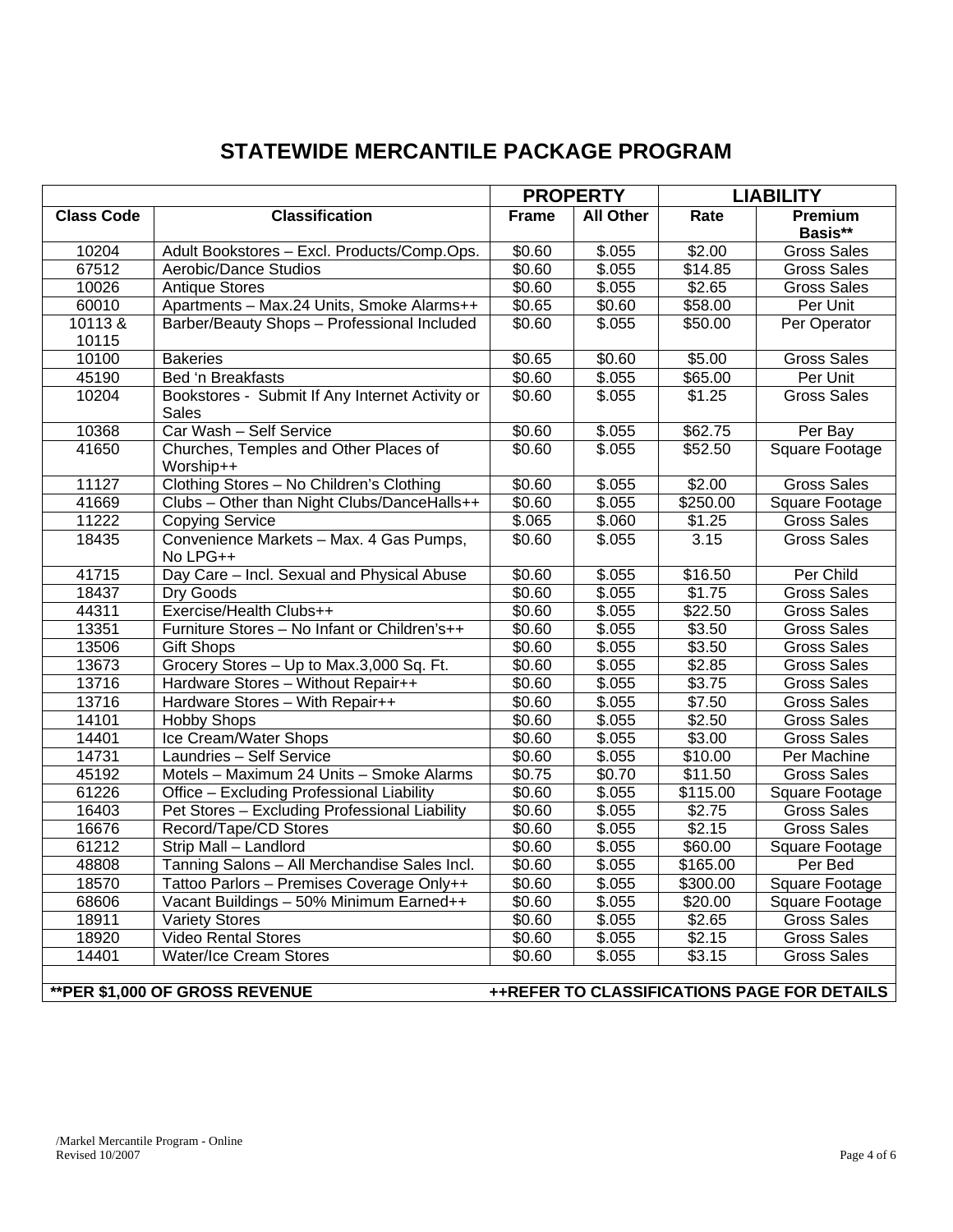# **CLASSIFICATIONS**

Apartments

- No Elderly Care or Student Housing
- Maximum 6 Stories
- Smoke Detectors in All Units
- Pool Charge \$750 Each for General Liability Limits of \$300/\$600,000 or \$500/\$1 Million
- Pool Charge \$1,000 Each for General Liability Limits of \$1Million/\$2 Million
- Spa Charge \$250 Each at General Liability Limit
- **Assisted Living Complexes Prohibited**

Churches, Temples, Other Places of Worship

- **Excludes Professional Liability**
- Excludes Sexual and Physical Abuse
- Activities Outside the U.S. are Prohibited
- Day Care Activities Rated Separately
- Submit Off-Premises Activities, Camp Exposures, Facility Rentals, and Athletic Team Sponsorships

Clubs (Other Than Night Clubs and Dance Halls)

■ Submit if Any Activities are Off Premises

Day Care Operations

- Includes Sexual and Physical Abuse Coverage (\$25,000/\$50,000 Limits)
- Pools and Spas Prohibited
- Animals on Premises Prohibited

Exercise/Health Clubs

- **Includes Professional Liability**
- Includes up to 4 Tanning Beds
- $\blacksquare$  Includes up to 4 Courts
- **Excludes Ramps**
- Excludes any Type of Testing, Body Wraps or Diet Plans

Furniture Stores

**Excludes Automobile BI/PD for Delivery Vehicles.** 

Hardware Stores (With or Without Repair)

- Submit New Ventures
- Firearm Sales Excluded
- Feed, Seed and Fertilizer Must be Pre-Packaged
- Maximum 15% Receipts From Equipment Rental

Tattoo Parlors

- Excludes Products
- Excludes Personal/Advertising Injury
- **Excludes Professional Liability**

Vacant Buildings

Submit if Renovations Contemplated or Ongoing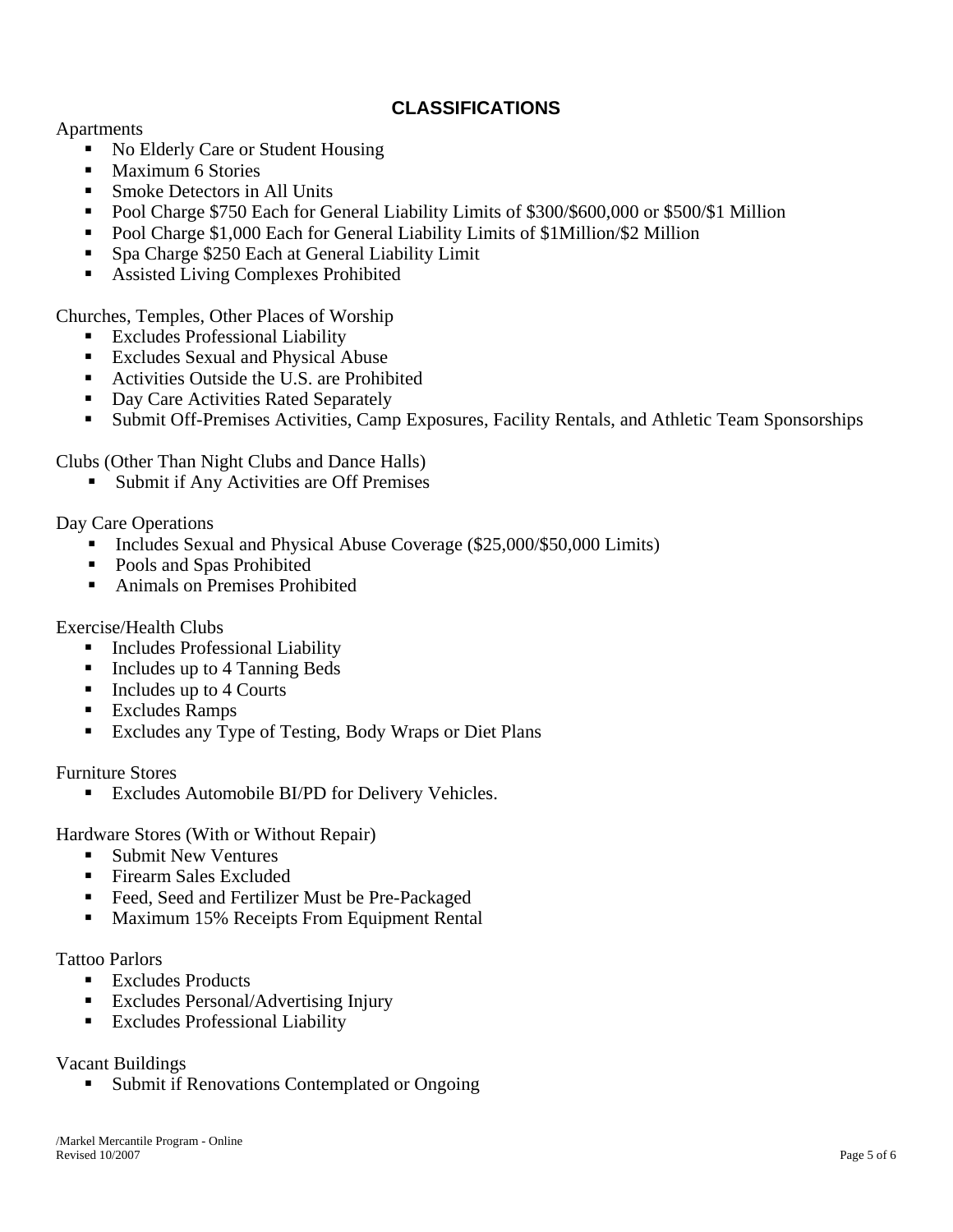# **WORKSHEET**

| <b>LIABILITY LIMITS</b>                                                                            | \$300,000                          | \$500,000 | \$1 MILLION                                                            |     |                |
|----------------------------------------------------------------------------------------------------|------------------------------------|-----------|------------------------------------------------------------------------|-----|----------------|
| <b>PROTECTION CLASS</b>                                                                            | <b>CONSTRUCTION TYPE</b>           |           | <b>PROPERTY DED.</b> \$                                                |     | <b>PREMIUM</b> |
| <b>BUILDING (ACV)</b><br>$\Box$ Basic $\Box$ Special (No Theft)<br>$\Box$ Special (Incl. Theft)    | LIMITS OF<br><b>INSURANCE</b><br>S |           | RATE X DED. FACTOR X TERR. ADJ = FINAL RATE                            | \$  |                |
| CONTENTS(ACV)<br>$\Box$ Basic $\Box$ Special (No Theft)<br>$\Box$ Special (Incl. Theft)            | \$                                 |           | RATE X DED. FACTOR X TERR. ADJ = FINAL RATE                            | \$  |                |
| <b>BUSINESS INC.(ACV)</b><br>$\Box$ Basic $\Box$ Special (No Theft)<br>$\Box$ Special (Inc. Theft) | \$.<br>%                           |           | RATE X DED. FACTOR X TERR. ADJ = FINAL RATE                            | \$  |                |
| EXTRA EXP. (ACV)<br>$\Box$ Basic $\Box$ Special (No Theft)<br>$\Box$ Special (Incl. Theft)         | \$<br>%                            |           | RATE X DED. FACTOR X TERR. ADJ = FINAL RATE                            | \$  |                |
| <b>LIABILITY LIMITS</b><br><b>GENERAL</b><br><b>LIABILITY</b><br>\$                                |                                    |           | RATE X INCRE. LIMITS X AGGREGATE X LIAB. DED = FINAL RATE X PREM BASIS | \$  |                |
|                                                                                                    |                                    |           | <b>TOTAL FOR ABOVE COVERAGES</b>                                       | \$. |                |

| <b>OPTIONAL COVERAGES</b>       | <b>RATE CALCULATION</b>                                                    | <b>PREMIUM</b>                      |              |
|---------------------------------|----------------------------------------------------------------------------|-------------------------------------|--------------|
| SWIMMING POOLS/SPAS             | FLAT CHARGE \$500 x (NUMBER OF POOLS)                                      | S                                   |              |
| PROPERTY ENHANCEMENT            | FLAT CHARGE \$200.00                                                       |                                     |              |
| GLASS (\$50 MINIMUM<br>PREMIUM) |                                                                            | (RATE)                              | \$           |
| SIGNS (\$75 MIN. PREMIUM)       | VALUE X \$2.50                                                             |                                     | \$           |
| ADDITIONAL INSUREDS             | FLAT CHARGE \$50.00 EACH X                                                 | (NUMBER OF ADDI. INSUREDS)          | \$           |
|                                 | TAX PERCENTAGES (BY STATE)                                                 | <b>TERRORISM</b>                    | \$           |
| <b>ARIZONA</b>                  | 3.2%                                                                       | POLICY FEE                          | \$<br>175.00 |
| <b>UTAH</b>                     | 4.5%                                                                       | TOTAL PREMIUM (Min. \$750.00)       | \$           |
| NEW MEXICO                      | 3.003%                                                                     | TAX/FEES (COMPUTE ON TOTAL PREMIUM) | \$           |
| <b>NEVADA</b>                   | $3.5\% + $25$ stamping fee or<br>.005 of premium, whichever is<br>greater. | TOTAL ADVANCE PREMIUM               | \$           |